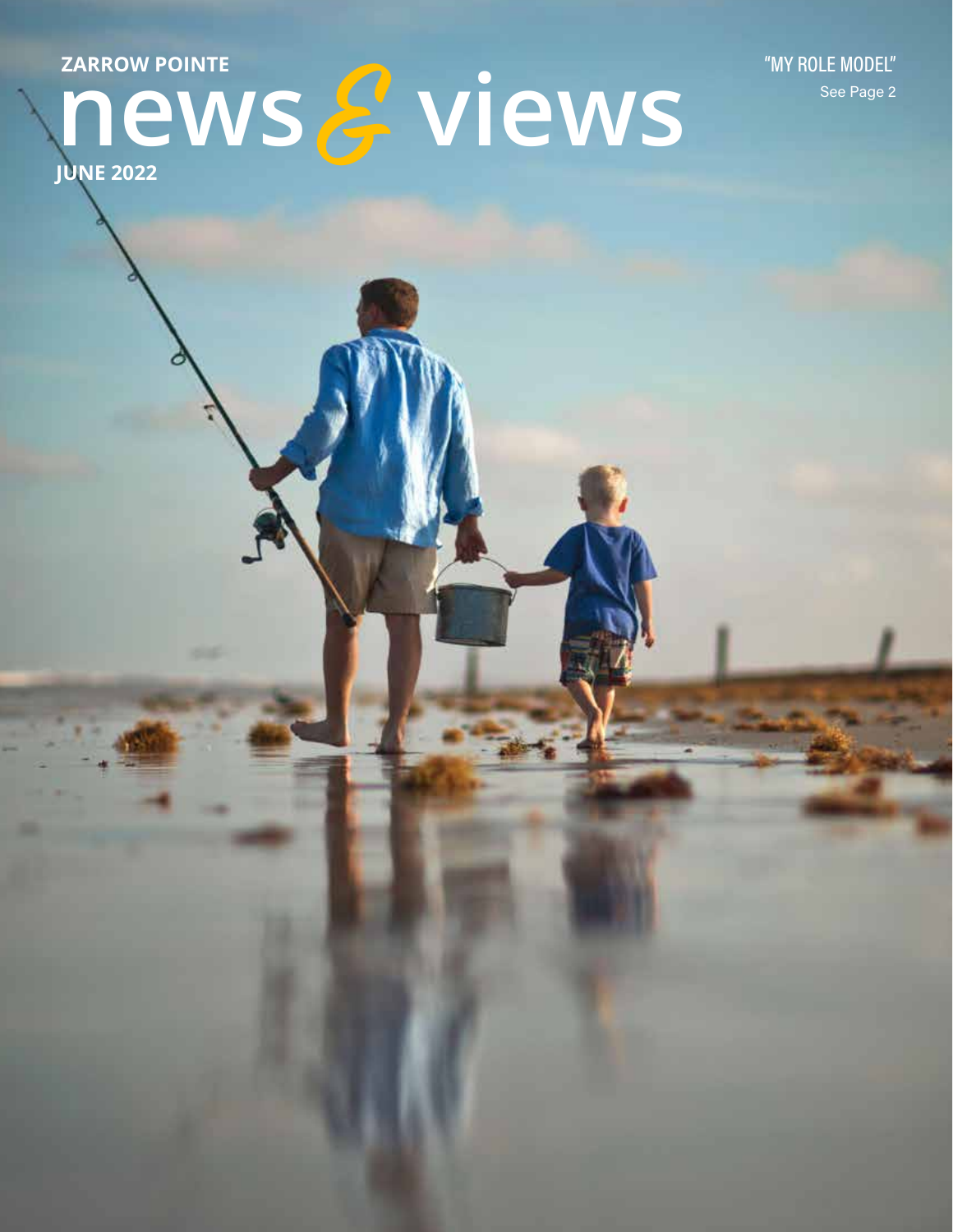### **"MY ROLE MODEL"**  $\overline{M}$   $\overline{M}$   $\overline{M}$   $\overline{M}$   $\overline{M}$   $\overline{M}$   $\overline{M}$   $\overline{M}$   $\overline{M}$   $\overline{M}$   $\overline{M}$   $\overline{M}$   $\overline{M}$   $\overline{M}$   $\overline{M}$   $\overline{M}$   $\overline{M}$   $\overline{M}$   $\overline{M}$   $\overline{M}$   $\overline{M}$   $\overline{M}$   $\overline{M}$   $\overline{M}$   $\overline{$

#### By Ray Bachlor

He was born on 17 December 1902 on a homestead farm on Elk Creek in Oklahoma Territory. At age 16, he became the first tractor driver in the county when his father traded in his mules for a revolutionary new Cletrac Crawler tractor. Farmers from all over would come to watch him change the width and height of the crawler tractor to fit the row crops being cultivated.

His father, after steadfastly refusing to get close to the "critter" finally consented to drive it from the house to the section line barbed wire gate, a distance of about a quarter of a mile. He patiently walked beside th ing, idling "beast" until nearing the gate, he realized something was awry when his father began standing up<br>and yelling "Whoa! Whoa, consarn you! Whoa!". He jumped on the tractor and brought it to a halt just as the<br>barbe experience.

It was assumed that after high school he would either work on his father's farm or in his grandfather's bank in the town of Rocky. His grandfather had learned the blacksmithing trade from his father and uncle and had plied his trade as blacksmith for the James/Younger organization in Missouri and now owned the cotton gin, creamery, bank, grocery, and barber shop in Rocky and was the only blacksmith/mechanic in that part of the territory.

He had other ideas so—with the support of his mother and Uncle Tom Berry—he fled the farm to go to col-<br>lege at Chillicothe, Missouri, where he paid his expenses by working in the college dining room. After obtaining a degree in business, he stopped off on the way home at the bustling little city of Tulsa where he was offered a job as secretary to the president of the National Oil Field Supply Company—a good position from which to see the entire operation and make good contacts.

He proposed to his sweetheart back home by letter and sent a train ticket to Tulsa. Etta Owen McCain accepted and they were married in Tulsa on 30 June 1923.

 In Tulsa, he was restless and always seeking more education. He became a 32nd degree Mason. Then he began taking night classes at the new Central High School. He took languages such as French, German and Spanish. He would take his family to a Mexican Baptist church in north Tulsa each Sunday where they would sit through the sermon (in Spanish) and then he would mix and converse with members afterward—in Span-<br>ish.

He took classes in auto mechanics and overhauled our 1928 Chevrolet, explaining each step to his "gofer" son, teaching him to melt and pour Babbit bearings and grind valves. The first two times after completing the overhaul, the engine would not start. On the third try it started and ran perfectly. He was a study in patience and persistence.

 Next he took classes in woodworking and for Christmas gave his son (me) a woodshop consisting of a table saw, lathe, jig saw, grinder/buffer, shaper, and hand tools and patiently taught his eight year-old son the art of cabinet and furniture making.

In 1937 he was offered the position of store manager for the Frick Reid Oil Field Supply Company at their troubled store servicing the Spindletop oil field near Beaumont, Texas. The wood shop was put in storage for a year in Beaumont and also for the six months that he was a "troubleshooter" at the Humble oil field store in Houston. Upon moving to the Alice field near Corpus Christi, a large bedroom was set aside as a wood shop for the manufacture of custom furniture and souvenirs for the town "five-and-dime" store.<br>In 1939 he managed a large store in Houma, Louisiana, that serviced the huge new Terrebonne Parish gulf oil

strike. When oil company crew boats could not get their bilge pump Briggs and Stratton motors repaired, he taught his son to repair the motors while his company supplied the parts.

 After finding plans for a 17 foot, inboard speed boat in Popular Mechanics Magazine, he agreed to permit his son to build it in the garage providing he would finance all the materials—and having worked in a chicken hatchery, he suggested a way. He described—and together he and his son built—"Battery Brooders", each of which would hold a hundred chicks. By stacking the brooders and buying 100 chicks/week, 1,000 chicks could be raised and 100 2-1/4 pound fryers could be sold each week to the Hollywood Inn—a favorite hang- out of the Texas oil men who preferred chicken to Cajun gumbo.

 The boat was completed shortly after Pearl Harbor was attacked and was a huge success, attaining a top speed of 45 mph.

 You may have guessed by now that my ³Role Model´was my Dad. He later worked for the British Petrole- um/Gulf oil company in Kuwait for three years where he was required to become fluent in reading, writing, and speaking Arabic.

 He then worked in Dhahran, Saudi Arabia, for ARAMCO who sent him to Harvard University for one year to learn the application of computers to business. He was then sent to The Hague, Netherlands to establish a new branch, the Arabian Overseas Company, which was charged with the worldwide purchasing of supplies for ARAMCO. They had procurement offices in London, Rome, and New York City.

 Upon retiring, he moved to Fallbrook, California, where he raised at least one of every conceivable fruit and vegetable. He bought a chipper/shredder and shredded trimmings for the whole neighborhood, covering his half acre to about four inches in mulch to conserve water from his automatic drip watering system.

 A blue jay caused problems by pecking on his fruit. He tried scaring him with a sling shot; then a BB gun. Finally he and the bird declared a truce and he would go on his porch and whistle and the bird would light on his hand and eat corn from his hand. As long as he was well fed he left the fruit alone.

Dad taught patience, perseverance, and a quest for knowledge that has been unparalleled in my experience. I hope I have been successful in passing some of it on to my children—and their children. He broke the mold! He was the first to get a college education (AA in business) but far from the last.

 I could write much, much more but I think you get the idea of why I chose him as my role model and my "rock".<br>I miss him terribly but he will always have a presence in my heart.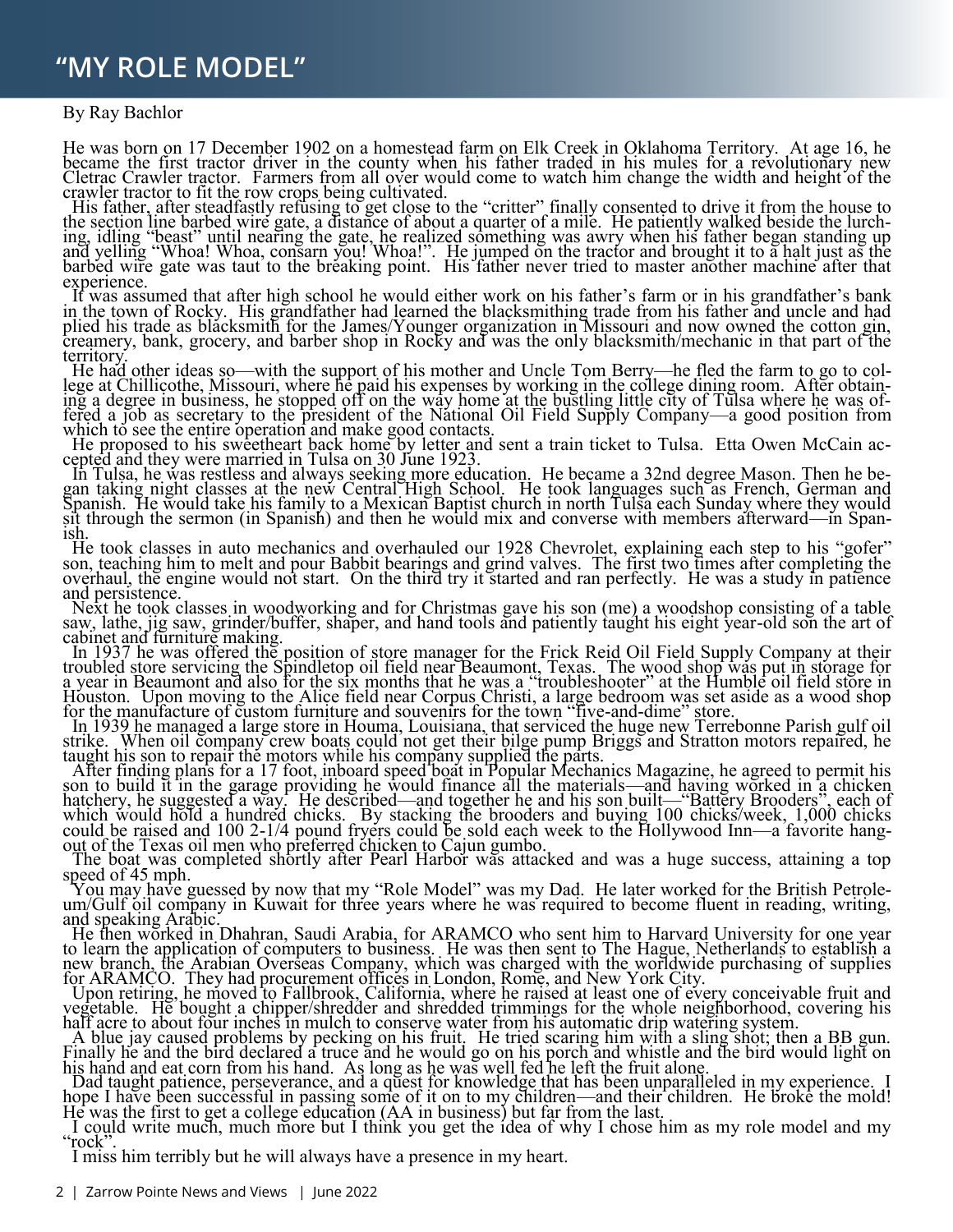# **SPECIAL EVENTS**



## *SARS CoV-2 (COVID 19) Virus; The Virology, Immunology, Risks and Benefits of the Vaccine Dr. Gerald Miller, Ph.D., D(ABMLI) Thursday, June 9th at 2:00 pm*

 Chief of Microbiology and Immunology at Regional Medical Laboratory and Pathology Laboratory Associates in Tulsa, OK; Dr. Miller joined Pathology Laboratory Associates, Inc. and Regional Medical Laboratory in 1994 following 12 years of owning and operating Immuno-Diagnostics Laboratory. He is Adjunct Associate Professor in the Department of Microbiology at OSU School of Osteopathic Medicine. He served as an Assistant Professor of Microbiology and Immunology at the ORU School of Medicine (1977-1982) and Adjunct Assistant Professor at the OU School of Medicine - Tulsa (1986-1994) in the Pediatric Department. He received a Ph.D. degree in virology from Kansas State University in 1972 with subsequent fellowship training for 3 years as a Mayo Research Fellow in the fields of virology and immunology. He is board certified by the American Board of Medical Laboratory Immunology. Past professional activities include serving on the editorial board of Clinical and Vaccine Immunology (CVI), Journal of Immunological Methods, Lab Medicine and member of the Board of Examiners for the American Board of Medical Laboratory Immunology. He also served as treasurer and past secretary of the Association of Medical Laboratory Immunology.

 Dr. Miller will address the important traits of the SARS CoV-2 virus that must be considered in the infection and the immune response to the infection. Vaccine induced immunity and natural immunity will be a central focus of the presentation. The risks and benefits of the vaccine will also be addressed.



#### *Happy Father¶s Day! Men¶s Trip Out Route 66 Car Museum & Lunch at Ollies Tuesday, June 14th at 9:30 am*

The **Heart of Route 66 Car Museum** is located on the historic Route 66 highway in Sapulpa. Their collections focus on vintage cars, Route 66 memorabilia, and local military history. Created, curated, and cared for by true enthusiasts, the Heart of Route 66 Auto Museum is Northeast Oklahoma's premiere automotive attraction.

Steeped in local history, Ollie's Station Restaurant is located at the famed Red Fork Corner in Tulsa, where the oil and railroad industries merged with Route 66. Fittingly, the food doesn't stray far from traditional, down-home favorites, but that doesn't make it any less satisfying. Ollie's has a "Mom and Pop" atmosphere with 10 trains, from G -scale to Z-scale, running the length of the dining room through model cities and towns.

Call Chelsea for reservations at 918.496.8333



#### *The Bob Dylan Center Thursday, June 23rd at 10:30 am*

 Join our group for a trip downtown to tour the newly opened Bob Dylan Center; dedicated to the study and appreciation of renowned American singer-songwriter Bob Dylan and his cultural significance. The center features cutting-edge and immersive technology in a multimedia environment that is designed to be as impressive and revealing to visitors new to Dylan's work as it will be to long-time fans and aficionados.

Call Chelsea for reservations at 918-496-8333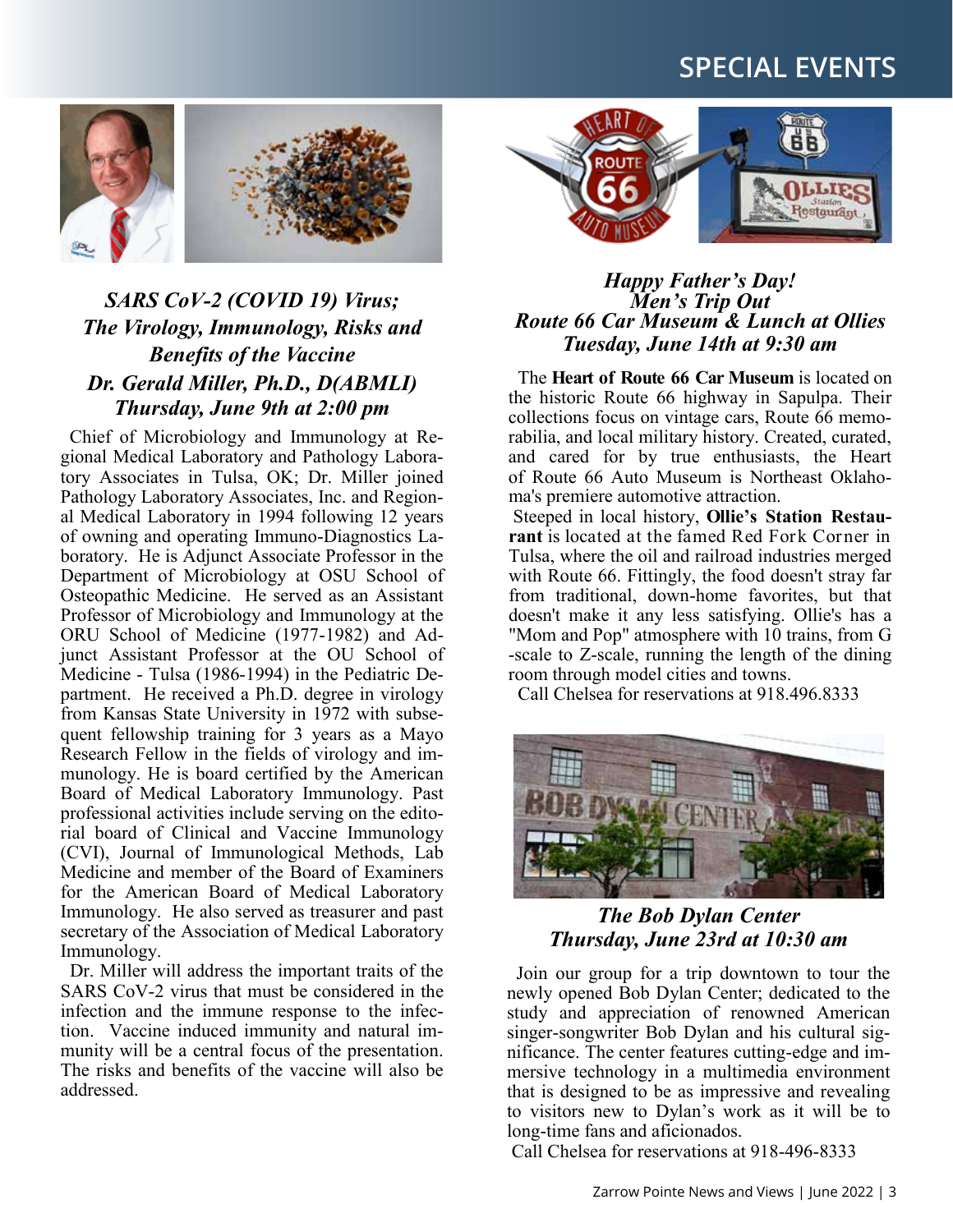# **HEALTHCARE CONNECTION**

# *Mother's Day Party!*

Healthcare residents enjoyed an outdoor Mother's Day celebration!



## **Cat Therapy**  Staff had a visiting kitten that

residents were able to pet.



**Happy Birthday Peggy!** 

Mrs. Peggy T. on her birthday in May





**Crazy Neck Tie Day!**  Wear a neck tie however you like in honor of our Dads





Mary C. 17th Shirley S. 28th Paul G. 30th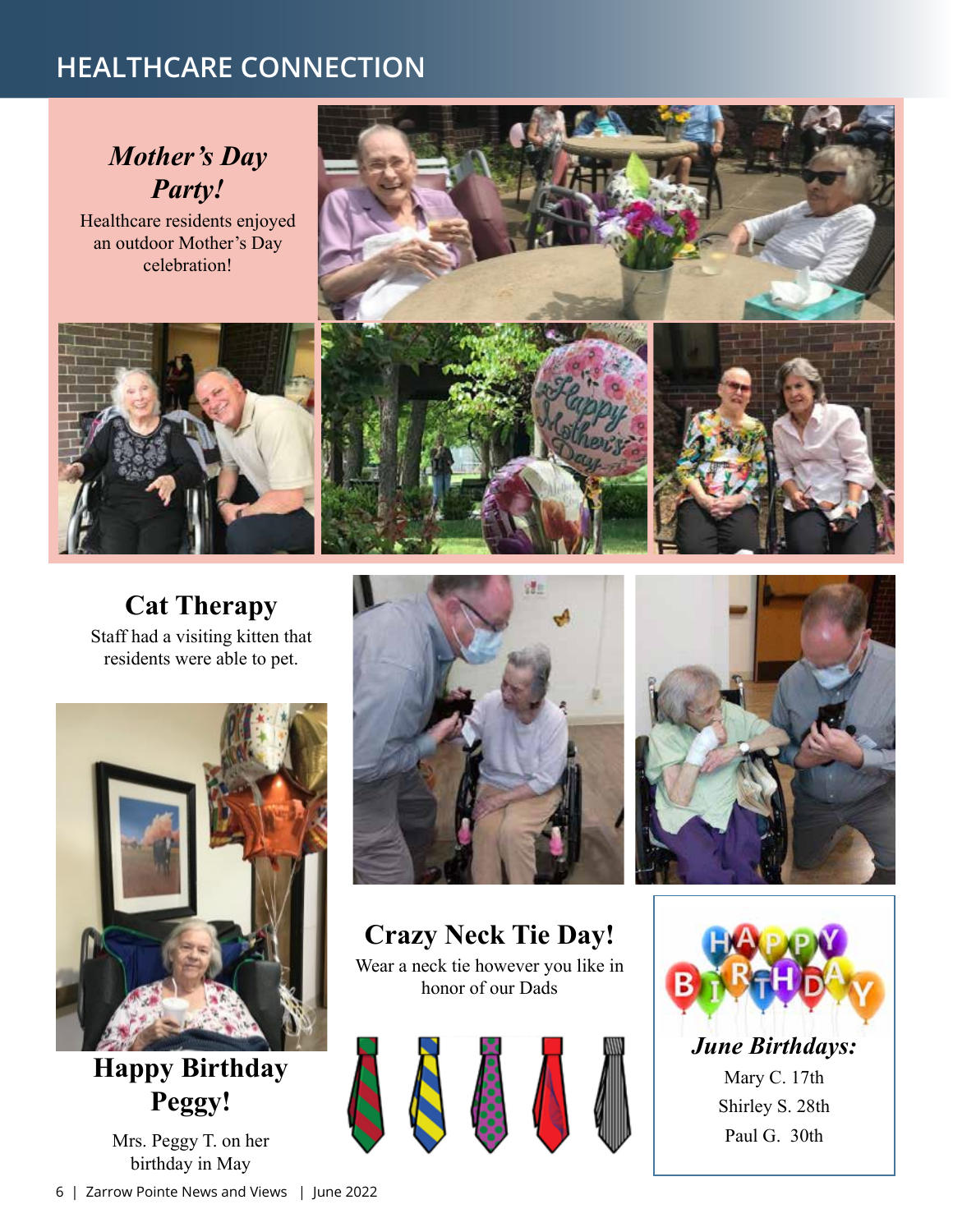## **DO YOU HAVE TIME TO GIVE BACK?**

 As we age, we all know how important it is to take care of our physical, mental, emotional and spiritual well -being. However, we often forget the role that giving back can play in providing our lives with continued meaning and purpose. One way we can give back, at any stage of life, is to volunteer. Retirement is an opportune time to explore and identify the special talents, knowledge and skills we have to offer and do it from home. It is a well-known fact that retirees who volunteer live healthier, more satisfying, and longer lives with a sense of meaning and purpose. We may think that because we are aging, we can no longer contribute, but there are many ways we can give now.

#### **WE ARE LOOKING FOR TEN RESIDENTS TO SIGN UP TO BE FIRST TO**

# **³FIND YOUR GIVING HOTSPOT´**

**SIMPLE STEPS TO DISCOVER HOW YOU CAN GIVE BACK FROM HOME**

## **WORKSHOP OBJECTIVES:**

**TO ASSIST PARTICIPANTS IN FINDING MEANING AND PURPOSE AT THIS STAGE OF LIFE THROUGH GIVING BACK TO THE COMMUNITY FROM HOME TO BUILD RENEWED SELF ESTEEM TO CELEBRATE AND BUILD ON CURRENT TALENTS, STRENTHS AND SKILLS TO DISCOVER WAYS TO GIVE BACK NOW**

## **FORMAT:**

**6 WEEKLY 1 - 1 1/2 HOUR SESSIONS DATES: MONDAY¶S AT 10:30 AM - JULY 18, 25, AUGUST 1,15, 22, 29 LOCATION: TOWN CENTER THEATER ROOM FACILITATOR: ARLENE CHEMERS, ZARROW POINT RESIDENT, CERTIFIED RETIREMENT COACH** 

**SIGN UP: SHEET AT THE MAILBOXES (FIRST 10 PEOPLE TO SIGN UP)** 

 Arlene Chemers, a Zarrow Pointe resident, is offering a workshop to help other interested residents identify ways to give back. Arlene is a Certified Retirement Coach, a Certified Professional Coach, and a Certified Career Management Professional and holds a MS Degree in Human Resource Management majoring in Career Development and Training. Using her extensive experience training and coaching people in transition, she designed this special workshop for Zarrow Pointe residents. She has worked in corporate, academic, outplacement and non-profit environments and co-authored a book entitled, "The Empty Desk Survival Guide for *KWomen on the Verge of Retirement.*"

> We make a living by what we get, But we make a life by what we give. **Winston Churchill**